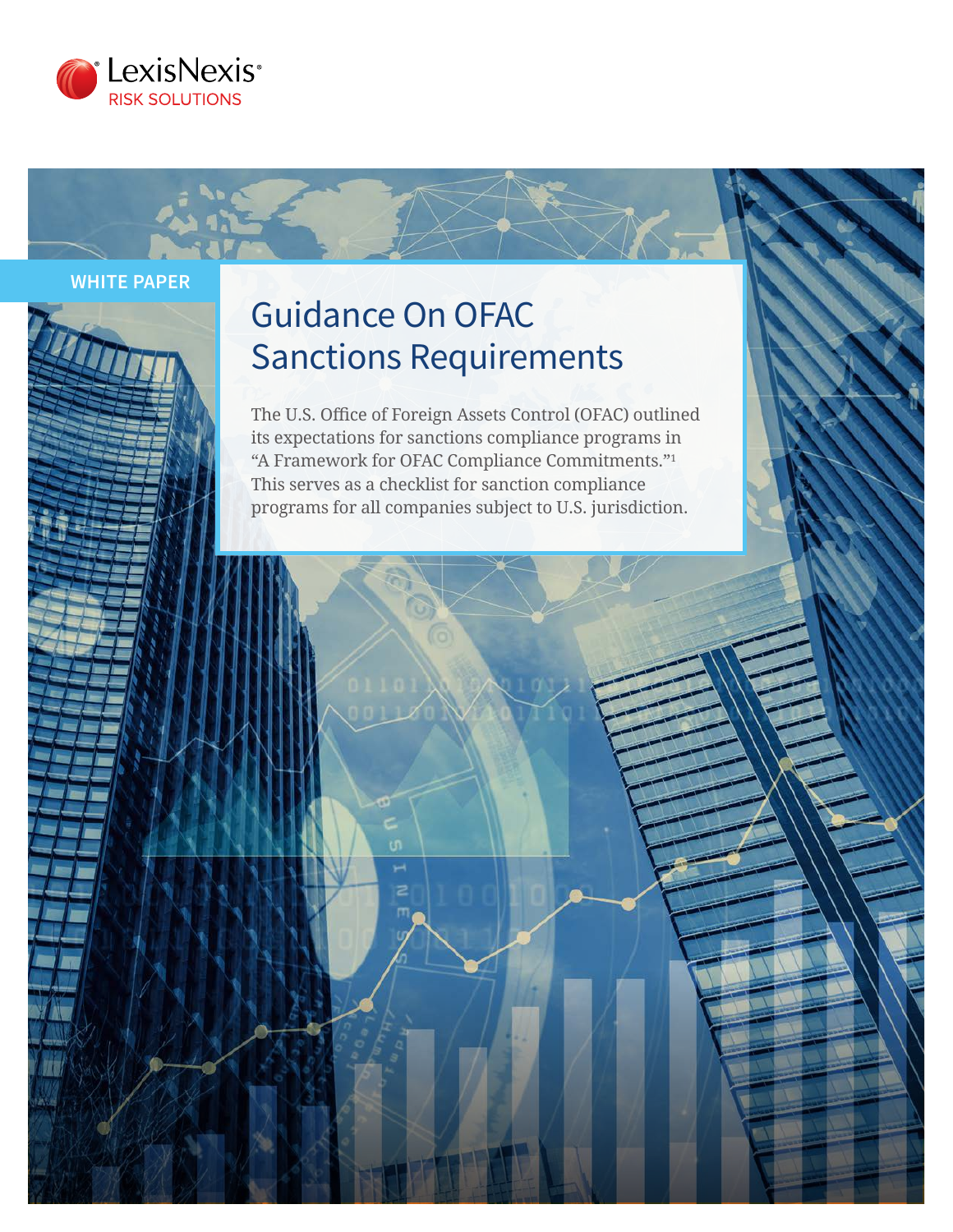#### **Strengthening sanctions programs**

OFAC created its compliance framework to help safeguard the U.S. financial system. According to Sigal P. Mandelker, Under Secretary for Terrorism and Financial Intelligence, "As the United States continues to enhance our sanctions programs, ensuring that the private sector implements strong and effective compliance programs that protect the U.S. financial system from abuse is a key part of our strategy."

Andrea M. Gacki, Director of the Office of Foreign Assets Control, described the framework as part of the Treasury's continuing effort to bolster sanctions compliance practices across the board. "It underlines our commitment to engage with the private sector to further promote understanding of, and compliance with, sanctions requirements."



OFAC expects organizations to create a "culture of compliance" that starts at the top.



#### **The core elements of compliance**

OFAC's framework identifies five essential components of compliance:

- **1. Management commitment** OFAC expects organizations to create a "culture of compliance" that starts at the top. Senior management —including leadership, executives and the board of directors—must be in step with the program. They must allocate sufficient resources to the organization's compliance department, appoint a dedicated OFAC sanctions compliance officer, ensure that personnel are dedicated to implementing the program, and develop sufficient control functions.
- **2. Risk assessment** OFAC recommends that companies use a risk-based approach in designing and updating their sanctions control program. They should conduct a risk assessment to identify any potential compliance issues and then tailor their program to address those issues. Risk assessments should be conducted in the due diligence of all customers, client relationships and transactions, including on-boarding new clients or customers, and in mergers and acquisitions, which often present challenges to OFAC sanctions.
- **3. Internal controls** An effective compliance program needs policies and procedures to identify, interdict, escalate, report and keep records related to OFAC sanctions.
- **4. Testing and auditing** To evaluate the effectiveness of a company's compliance program and identify any deficiencies, OFAC recommends independent testing and auditing. The company should continually update and enhance its program including all compliance-related software, systems and technology.
- **5. Training** OFAC wants organizations to provide sanctions-specific training to appropriate employees at least once a year. They should communicate the sanctions compliance responsibilities of each employee and hold employees accountable for sanctions compliance training through assessments.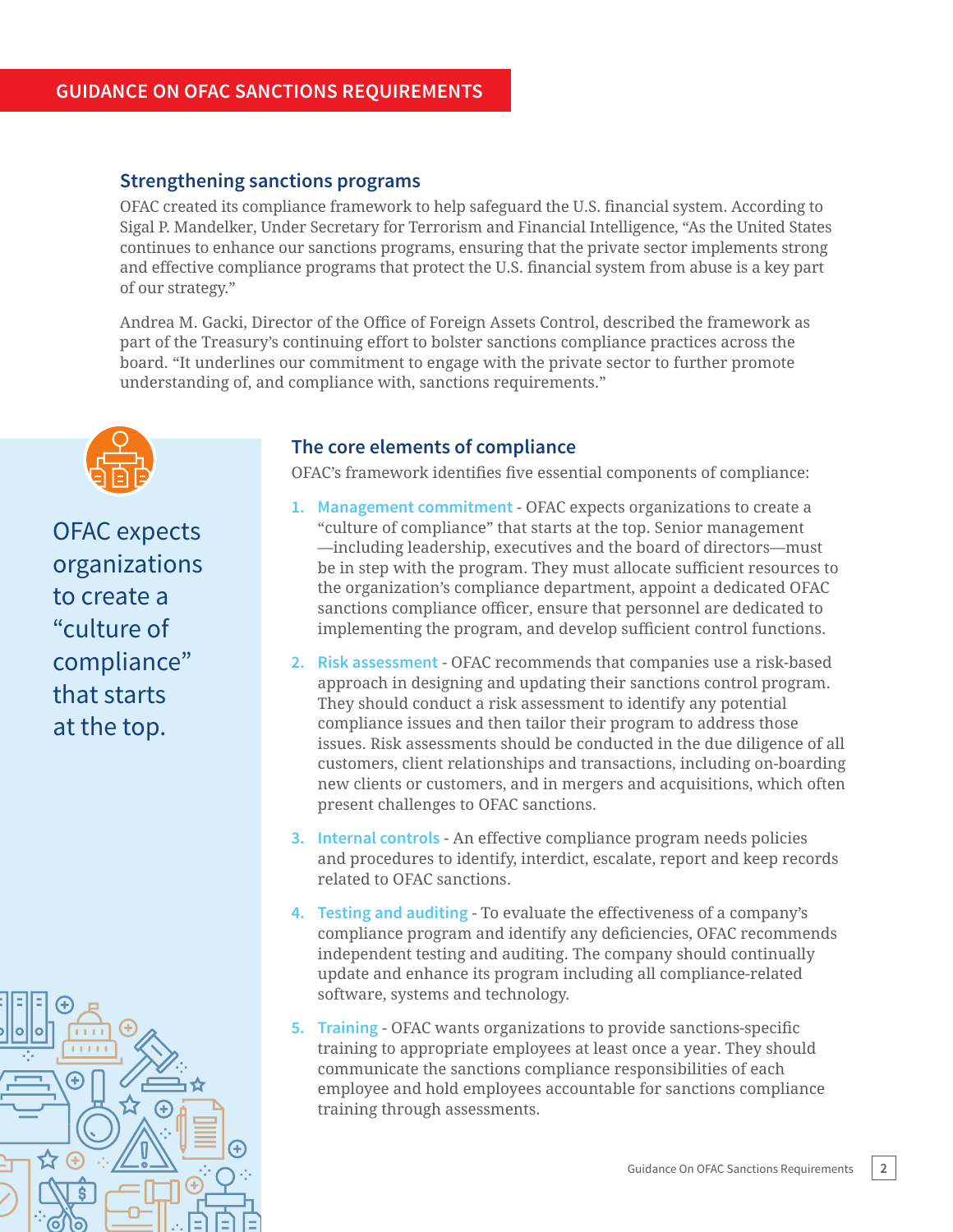#### **OFAC demonstrates it means business**

Although the Treasury was slow to outline its requirements, it has been steadily stepping up enforcement actions. Numerous U.S. businesses and subsidiaries of foreign companies operating in or with the U.S. have come under fire from OFAC for multiple violations. In 2019, OFAC issued over \$1.2 billion in settlements and fines. And the majority of those penalties were imposed against non-financial institutions.2

In providing guidelines, OFAC has established a measurement tool by which it can now calculate the extent of penalties assessed for violations. The absence of a sanctions compliance program or the ineffectiveness of a program can result in higher penalties. Conversely, an effective program can reduce any penalty when violations occur in spite of earnest efforts to maintain a risk-free environment. This publication swiftly came on the heel of the U.S. Department of Justice (DOJ) Criminal Divisions publication titled "The Evaluation of Corporate Compliance Programs" which highlights a lot of the same topics as OFAC does in its guidance.



In 2019, OFAC issued over \$1.2 billion in settlements and fines. And the majority of those penalties were imposed against non-financial institutions.



#### **Avoid making these mistakes**

In an appendix to its framework of compliance commitments, OFAC offers a list of 10 common violations that have led to enforcement actions over the years:

- **1.** Lack of a formal OFAC sanctions compliance program
- **2.** Misinterpretation or failure to understand the applicability of OFAC's regulations
- **3.** Facilitating transactions by non-U.S. persons, especially by overseas subsidiaries or affiliates
- **4.** Exporting or re-exporting U.S.-origin goods, technology or services to OFAC-sanctioned people or countries
- **5.** Processing payments through U.S. financial institutions for commercial transactions involving OFAC-sanctioned people or countries
- **6.** Failure to update sanctions screening software and filters
- **7.** Improper due diligence on customers/clients (e.g., ownership, business dealings, etc.)
- **8.** Decentralized compliance functions and inconsistent application of a sanctions compliance program throughout an organization
- **9.** Using non-standard payment or commercial practices
- **10.** Individual liability of managers, supervisors and senior management. OFAC states that both entities in violation *and* the people responsible for the violation can be held liable